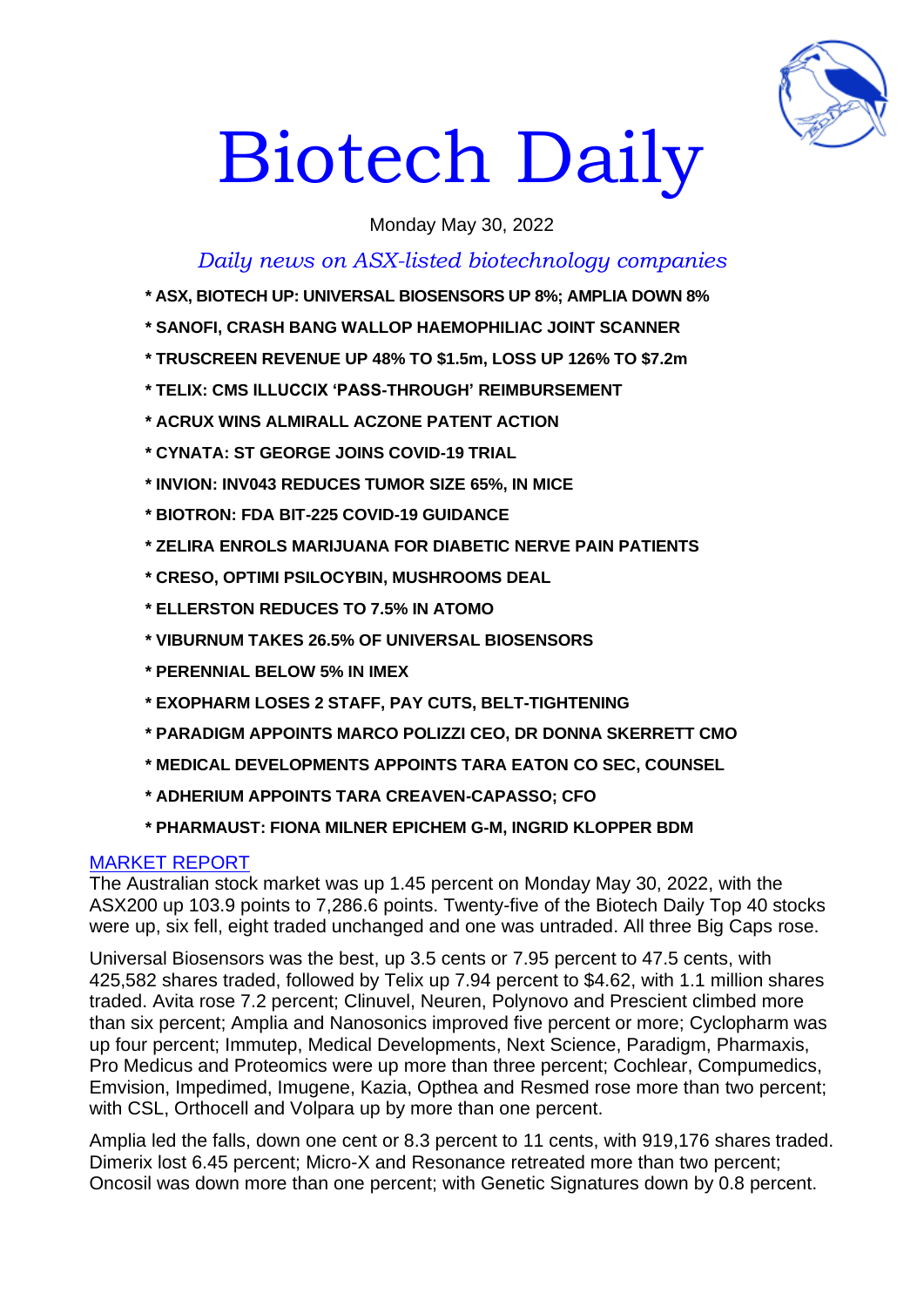## SANOFI SA, CRASH BANG WALLOP

The Paris-based Sanofi says that an Australian-designed, first-of-its-kind 'augmented reality' technology will be used to monitor joint disease in haemophiliacs.

Sanofi said the technology was designed by Melbourne's Crash Bang Wallop and the first use has been at Sydney's Children's Hospital at Westmead.

The company said that the technology enabled young people with haemophilia "to view the potentially irreversible impact of disabling joint disease".

Sanofi said that haemophilia was an incurable, inherited rare blood disorder affecting more than 3,000 Australians and diagnosed when there was not enough clotting factor VIII or IX in the blood, with bleeding most common in the joints of the knees, elbows and ankles, which could lead to joint disease if not treated adequately.

The company said that the augmented reality joint scanner would be used by clinical staff to "help educate young patients and their families on the possible future impact of joint disease and the importance of maintaining a regular treatment program to help prevent bleeding episodes".

Sanofi said the scanner used a 'leap motion' three-dimensional camera attached to a computer to scan and map a person's hand when placed under the device.

The company said that software overlaid imagery onto the user's hand to replicate normal ageing and the impact of joint disease.

Sanofi said that the scanner of the hand was a reference point "to see what is happening elsewhere in the body, focusing on specific joints known to be impacted by haemophilia including the shoulder, knee, or ankle".

Crash Bang Wallop joint scanner developer Murray White said that "technological advances like augmented reality, seen in this joint scanner, allow healthcare professionals to bring important health education to life that directly engages their patients".

"We know improved health education can help patients make informed decisions about managing their health conditions," Mr White said.

Sanofi said that the joint scanner would be "provided on loan to hospitals across Australia … as an educational resource for patients and their families".

Crash Bang Wallop is a private company.

## **TRUSCREEN**

Truscreen says revenue for the year to March 31, 2022 rose 48.2 percent to \$NZ1,678,465 (\$A1,531,337) with net loss after tax up 126.15 percent to \$NZ7,892,672 (\$A7,198,832).

Truscreen said sales came primarily from its cervical cancer test, with China a main contributor, but said that Covid-19 continued to be an inhibiting factor in all countries, with sales in Vietnam and Eastern Europe deferred, and in Russia compounded by the recent war in Ukraine.

Last week, the company said it would "book a provision for impairment of the remaining carrying value of the non-current assets in the amount of [about] \$NZ4.6 million" due to "geopolitical tensions in Ukraine, the impact of China's zero Covid-19 policy with the Chinese borders remaining closed, prolonged Covid-19 lockdowns in other markets, rising inflation and interest rates and disruption to international supply chains".

Truscreen said diluted loss per share was up 101.85 percent, from 1.08 NZ cents at March 31, 2021 to 2.18 NZ cents at March 31, 2022, with net tangible assets per share down 46.0 percent to 0.94 NZ cents, and it had cash and cash equivalents of \$NZ2,797,004 at March 31, 2022 compared to \$NZ5,255,074 at March 31, 2021. Truscreen fell 0.3 cents or 5.6 percent to 5.1 cents.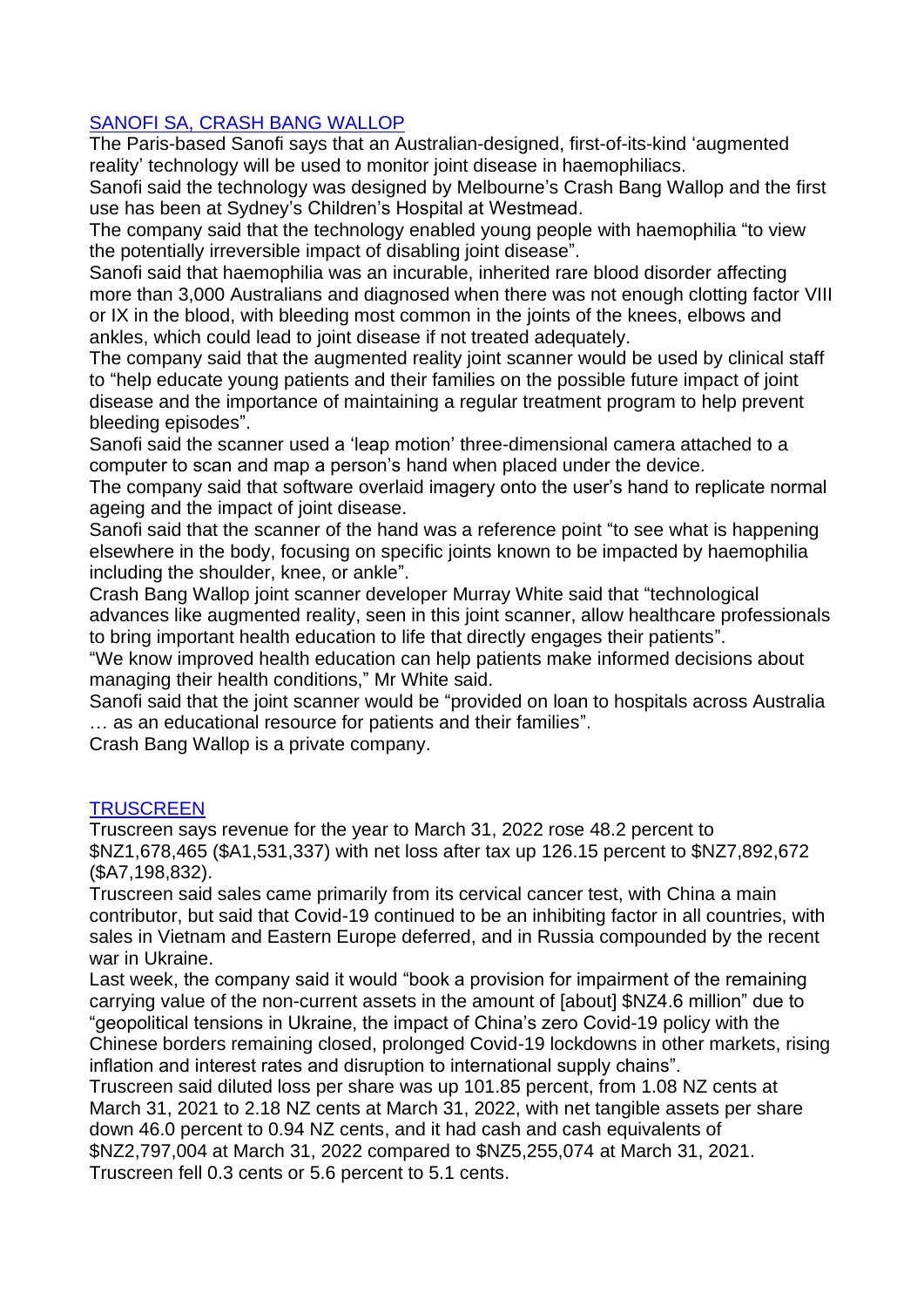## TELIX PHARMACEUTICALS

Telix says the US Centers for Medicare and Medicaid Services (CMS) has granted transitional pass-through payment status for its Illuccix prostate cancer imaging agent. Telix said that from July 1, 2022, the transitional pass-through payment status would enable the CMS to "provide separate payments for the radio-pharmaceutical and the [positron emission tomography (PET) - computed tomography (CT)] scan, when performed with Illuccix in the hospital outpatient setting".

The company said from that date, the CMS and commercial health insurers would recognize the healthcare common procedure coding system level II code, A9596 assigned to Illucix, or the kit for the preparation of 68-gallium prostate specific membrane antigen-11 (68Ga-PSMA-11), for reimbursement.

Telix said that Illucix could be ordered by health care professionals from 128 pharmacies and was accessible to about 85 percent of positron emission tomography imaging sites across the US, with more to be added "in the coming months".

Telix chief executive officer Dr Christian Behrenbruch said that "Illuccix is fulfilling an unmet need for convenient and flexible access to PSMA-PET imaging for patients across the country".

"This diagnostic agent is being rapidly adopted by physicians, who recognize its value in determining the extent of disease and to guide treatment decisions," Dr Behrenbruch said. "With prostate cancer the most common cancer in American men, after skin cancer, this reimbursement milestone is a win for patients and will facilitate even greater access to this tool which is quickly being considered as a potential standard of care," Dr Behrenbruch said.

Telix was up 34 cents or 7.9 percent to \$4.62 with 1.1 million shares traded.

#### **ACRUX**

Acrux says the patent litigation in the US District Court of New Jersey with Almirall LLC over a generic version of Almirall's Aczone gel has "concluded in its favor".

Last year, Acrux said the Exton, Pennsylvania-based Almirall began litigation, challenging an Acrux regulatory application made in April for dapsone gel 7.5 percent, a generic version of Almirall's Aczone gel (BD: Jun 8, 2021).

At that time, the company said that anti-acne gel treatment filing under Paragraph IV of the US Code of Federal Regulation relating to an abbreviated new drug application (ANDA) to the US Food and Drug Administration asserted that the Almirall's patent, 9,517,219 was invalid, unenforceable and/or would not be infringed by Acrux's product Today, Acrux said that on May 27, 2022, the US District Court of New Jersey "dismissed all claims against Acrux DDS Pty Ltd in the patent litigation between Almirall LLC and Acrux DDS Pty Ltd, after the invalidity of Almirall's US Patent Number 9,517,219 was affirmed by the US Court of Appeals for the Federal Circuit".

The company said that the dismissal cleared "all patent litigation related to Acrux's Paragraph IV certification submitted with its ANDA and will allow [it] to launch its generic equivalent to Aczone gel, 7.5 percent in conjunction with its commercial licensee once the product has completed the regulatory review and approval process with the US FDA". Acrux managing-director Michael Kotsanis said that the "successful legal decision for Acrux now paves the way for us, on approval, to launch our generic product from a development pipeline of 15".

"New product launches provide additional revenue streams and are a key component of our corporate vision and strategy," Mr Kotsanis said.

Acrux was up 0.9 cents or 13.6 percent to 7.5 cents.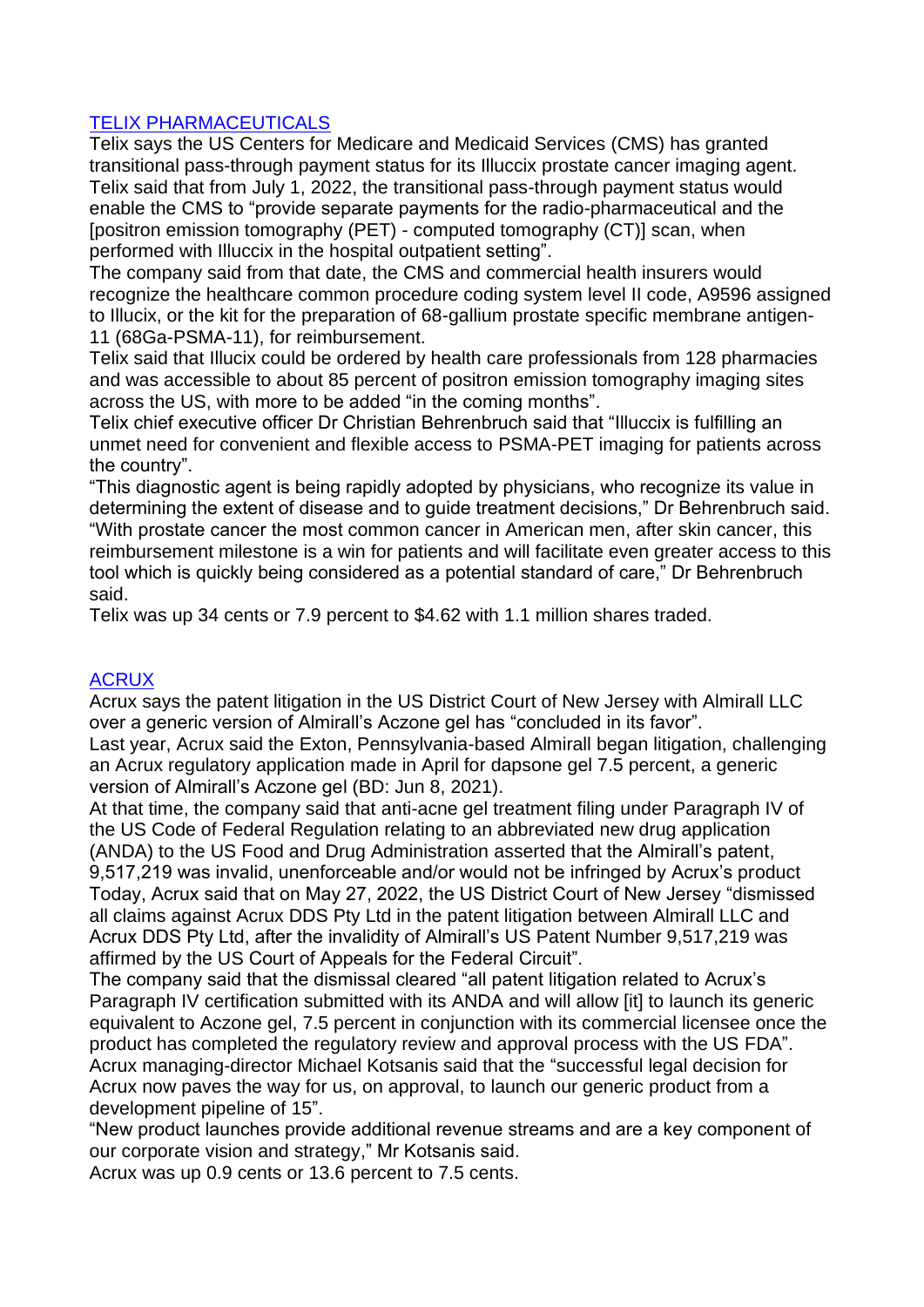## CYNATA THERAPEUTICS

Cynata says that Sydney's St George Hospital has joined its 'Mend' trial of Cymerus mesenchymal stem cells for 24 adult Covid-19 and respiratory failure patients. Last year, Cynata said it had enrolled the first of 24-patients for its open-label, randomized, controlled Covid-19 trial (BD: May, 24, 2021).

Today, the company said that the inclusion of St George Hospital, which has around 550 beds, would accelerate the recruitment process.

Cynata chief medical officer Dr Jolanta Airey said that "we passed the half-way point in the trial several months ago but we are also taking additional steps to further increase the pool of potential subjects despite continued challenges faced by the hospital system".

"We expect that the addition of this large teaching hospital will accelerate active participation of trial subjects and provide greater assurance toward timely completion later this year," Dr Airey said.

Cynata was unchanged at 40 cents.

#### INVION

Invion says its third proof-of-concept study with Melbourne's Hudson Institute of Medical Research showed that INV043 reduced tumor size 65 percent, in mice.

Invion said that the study with the Monash University-based Hudson Institute was designed to evaluate whether INV043 with Photosoft light therapy could be used in combination with immune checkpoint inhibition targeting the programmed cell death protein-1 (PD-1) to improve outcomes in mice with triple negative breast cancer. Last year, Invion said that INV043 Photosoft light therapy killed triple negative breast cancer tumors in mice, with a "protective immunity" suggested (BD: Oct 28, 2021). Today, Invion said that unlike previous proof-of-concept studies, administration was restricted to a small portion of the tumor to "specifically probe the combination approach and immune-mediated changes following therapy in an animal model".

Invion said that the combination of INV043 with anti-PD-1 checkpoint inhibition led to about 65 percent reduction in tumor size in mice treated with the combination therapy, achieved clear tumor stabilization and regression despite the restricted treatment protocol and tumors were "significantly smaller than those in mice that received monotherapy". The company said that 32 mice in eight groups of four mice in each, with the treatment groups receiving either single therapy anti-PD-1, restricted photodynamic therapy alone, or the combination of both and the control groups receiving either no treatment, INV043 without activation alone, laser alone without INV043 drug, an antibody isotype control, and a photodynamic therapy plus antibody isotype control.

Invion said that it the results were "significant" ( $p < 0.05$ ) but "with such [a] small sample size, the p-value should be considered representative only".

Invion executive chair Thian Chew said the findings "demonstrate the potential of INV043, in combination with immunotherapies like immune checkpoint inhibitors, to both improve patient outcomes and broaden its potential applications".

"Opportunities for strategic collaboration may also provide avenues to develop new combined [intellectual property] and open up additional pathways to commercialize the Photosoft technology," Mr Chew said.

Hudson Institute research group head Dr Andrew Stephens said that "as INV043 induces both direct cell death in the tumor micro-environment as well as the release of tumor neoantigens, we hypothesized that INV043 would combine with checkpoint inhibition to enhance the anti-tumor efficacy compared to either monotherapy alone".

Invion fell 0.2 cents or 15.4 percent to 1.1 cents with 15.1 million shares traded.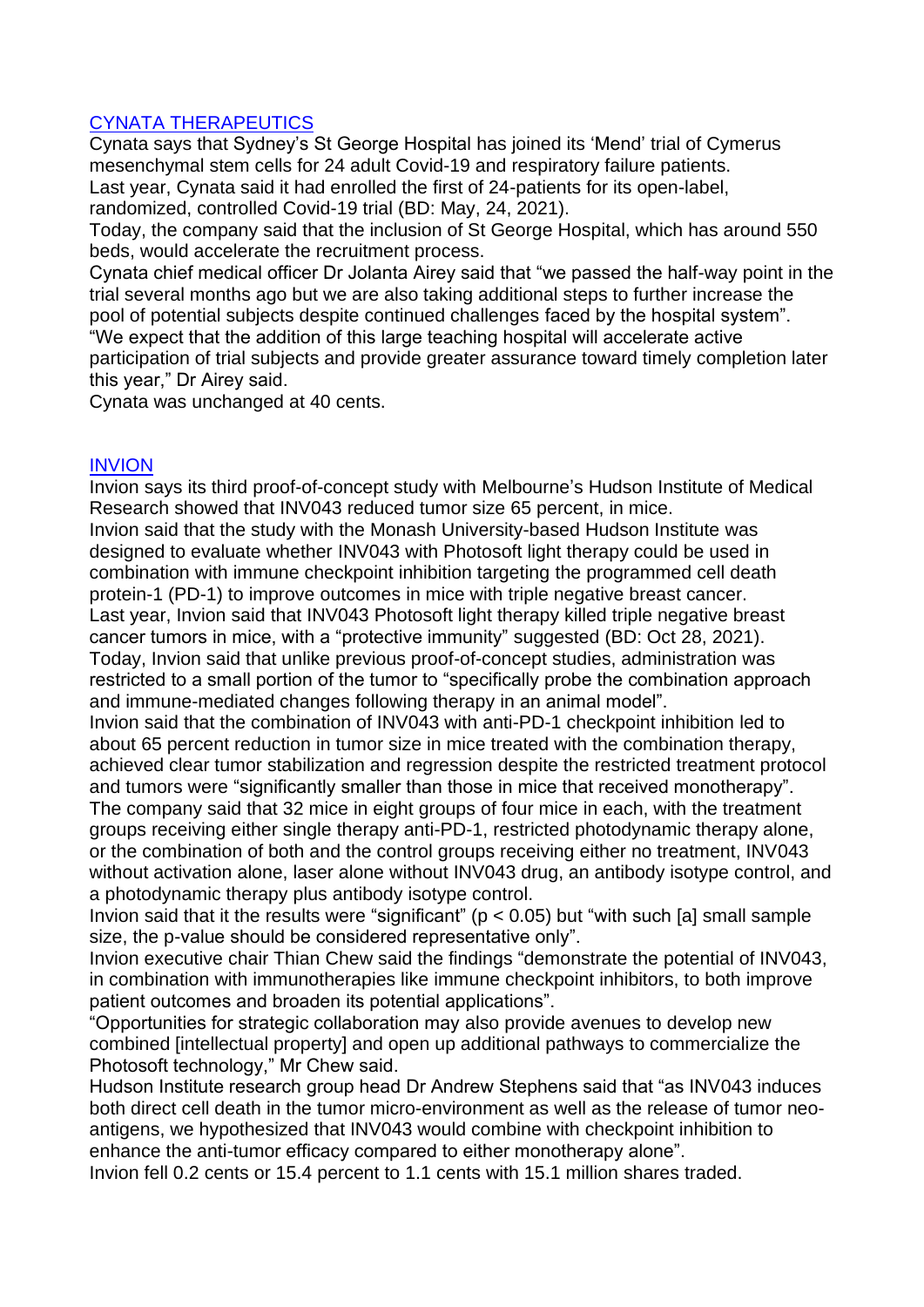#### BIOTRON

Biotron says the US Food and Drug Administration has responded to its preinvestigational new drug application for abti-viral BIT-225 as a treatment for Covid-19. Biotron said that the response from the Food and Drug Administration (FDA) included an overview of the pre-clinical and clinical development, as well as specific questions relating to regulatory requirements for progressing to filing an investigational new drug application for the Covid-19 indication.

The company said that it sought guidance from the FDA on the design of a proposed phase II clinical trial in recently diagnosed Covid-19 infected individuals and assurance that the pre-clinical data package and manufacturing processes were sufficient to support the next stage of clinical development.

Biotron managing-director Dr Michelle Miller said that "the FDA responses were constructive, highly informative and provide direction in the design of the proposed phase II clinical trial".

"The recommendations for a small, placebo-controlled, proof-of-concept, dose-finding study, with agreed end points, in line with studies for other respiratory diseases, including influenza, are very welcome," Dr Miller said.

Biotron fell 1.4 cents or 14.0 percent to 8.6 cents with 23.3 million shares traded.

## ZELIRA (FORMERLY ZELDA) THERAPEUTICS

Zelira says it has completed enrolment of 20-patients in the investigative drug arm of its observational study of its marijuana products for diabetic nerve pain.

In July 2021, Zelira said it had US approval for the study which would evaluate the safety and tolerability of its product compared to an unnamed "multi-billion-dollar big pharmaceutical company drug" (BD: Jul 12, 2021).

The company did not name the drug other than to say it was approved by its institutional review board.

Today, the company said that it expected clinical trial results by the end of this year. Zelira was up nine cents or 7.4 percent to \$1.30.

#### CRESO PHARMA

Creso says wholly-owned subsidiary Halucenex Life Sciences has a supply agreement with the Vancouver-based, Optimi Health for psilocybin and mushrooms.

Creso said that Optimi would provide it with European good manufacturing practice-grade psilocybin and functional mushrooms "for health and wellness markets" in the form of whole dried mushrooms, with the initial purchase "free of charge with a \$CA1,500 (\$A1,646) handling fee to be paid to Optimi".

The company said it would negotiate with Optimi regarding future purchases once it had completed testing protocols.

Creso was unchanged at 5.3 cents with 2.3 million shares traded.

#### ATOMO DIAGNOSTICS

Sydney's Ellerston Capital and its associates says they have reduced their substantial holdings in Atomo from 49,329,568 shares (8.68%) to 42,736,544 shares (7.49%). Ellerston said that between December 1, 2021 to May 27, 2022 it bought and sold shares, with the single largest sale 3,591,740 shares for \$554,565 or 15.4 cents a share Atomo was unchanged at eight cents.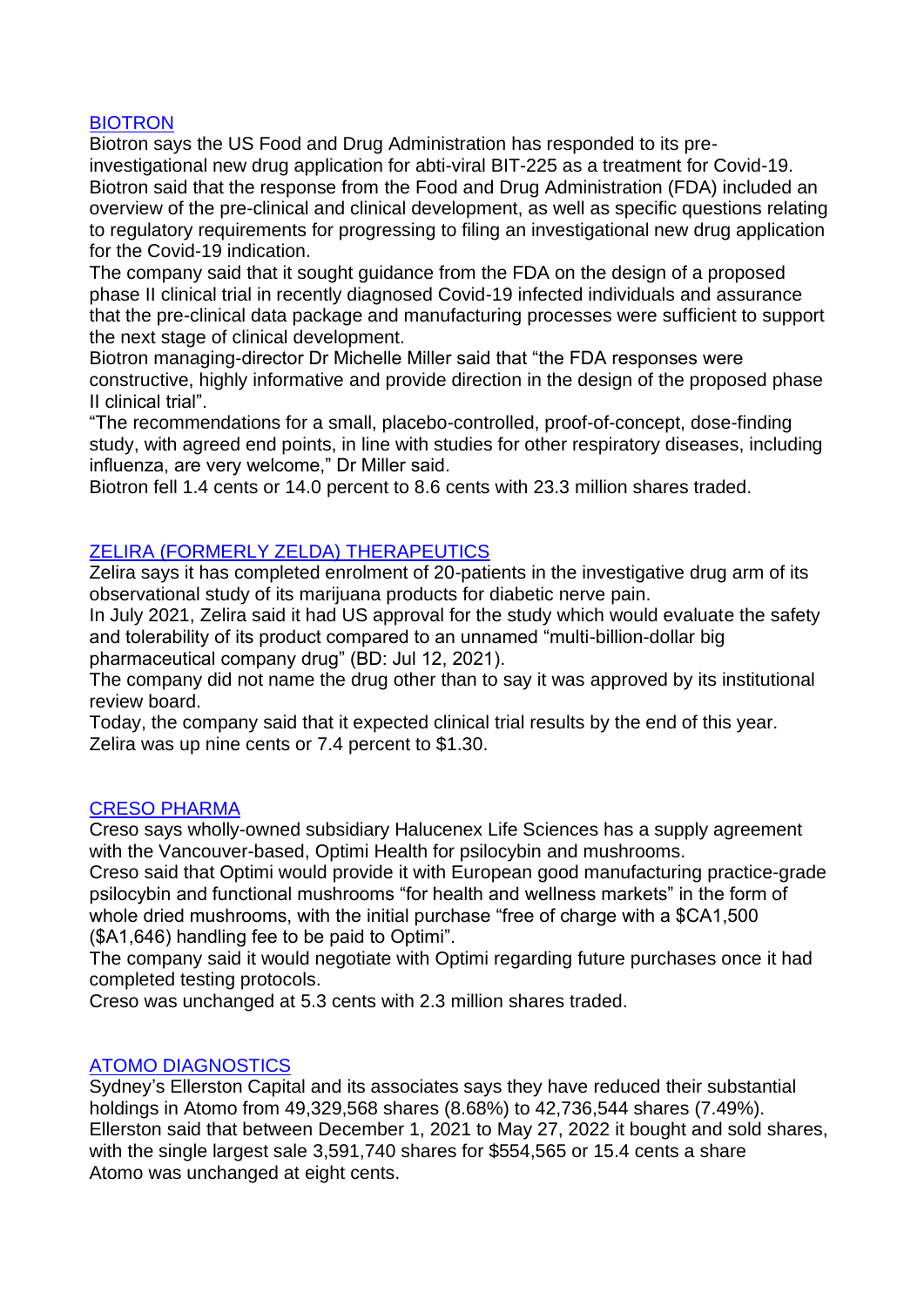#### UNIVERSAL BIOSENSORS

Viburnum Funds says it has increased its substantial holding in Universal Biosensors from 27,466,227 shares (15.47%) to 56,077,221 shares (26.47%).

Earlier this month, Universal Biosensors said that the Nedlands, Western Australia-based Viburnum would fully underwrite its \$20 million one-for-6.85 entitlement offer, at 77 cents per Chess depositary interest (BD: May 18, 2022).

Today, Viburnum said that between November 1, 2021 to May 27, 2022 it bought shares on market and was allotted 25,893,617 shares on May 27 for \$19,938,085 or 77 cents a share pursuant to underwriting the entitlement offer.

Universal Biosensors was up 3.5 cents or 7.95 percent to 47.5 cents.

#### IMEX HEALTH SERVICES

The Sydney-based Perennial Value Management says it has ceased its substantial shareholding in Imex.

Perennial said it sold shares between March 25 and May 26, 2022, with the single largest sale 1,000,000 shares for \$598,680 or 59.9 cents a share.

Imex was up two cents or 2.9 percent to 71.5 cents.

#### EXOPHARM

Exopharm says two executives have left, with non-executive directors and managingdirector Dr Ian Dixon cutting their fees and salary by 20 percent to reduce costs.

Exopharm said it was making "some significant changes" including reducing spending on non-core and other areas, pausing salary increasing and limiting international travel costs. The company said that the non-executive directors had cut their director fees and Dr Dixon had cut his salary by 20 percent.

Exopharm said that chief operating officer Daisy Scarborough and head of finance Dr Johannes Mühl had left the company.

In its Appendix 4C report for the three months to March 31, 2022, Exopharm said it had a cash burn of \$3,115,000, mostly on salaries and administration, with cash of \$5,648,000. Exopharm fell 2.5 cents or 13.9 percent to 15.5 cents with 1.5 million shares traded.

#### PARADIGM BIOPHARMA

Paradigm says it has appointed Marco Polizzi as its US-based chief executive officer, effective from July 1, 2022.

Paradigm said that Mr Polizzi had more than 30 years of experience in the pharmaceutical industry, working for Mallinckrodt in their generic and branded businesses, at Sandoz in its hospital and specialty markets business and at JHP Pharmaceutical in its generic commercial division.

According to his Linkedin page, Mr Polizzi held a Bachelor of Science and a Bachelor of Marketing from the Springfield-based, Missouri State University and a Master of Business Administration from the St Louis, Missouri Webster University.

The company said that interim chief executive officer Dr Donna Skerrett would continue as its chief medical officer.

Paradigm was up 4.5 cents or 3.7 percent to \$1.25 with 821,652 shares traded.